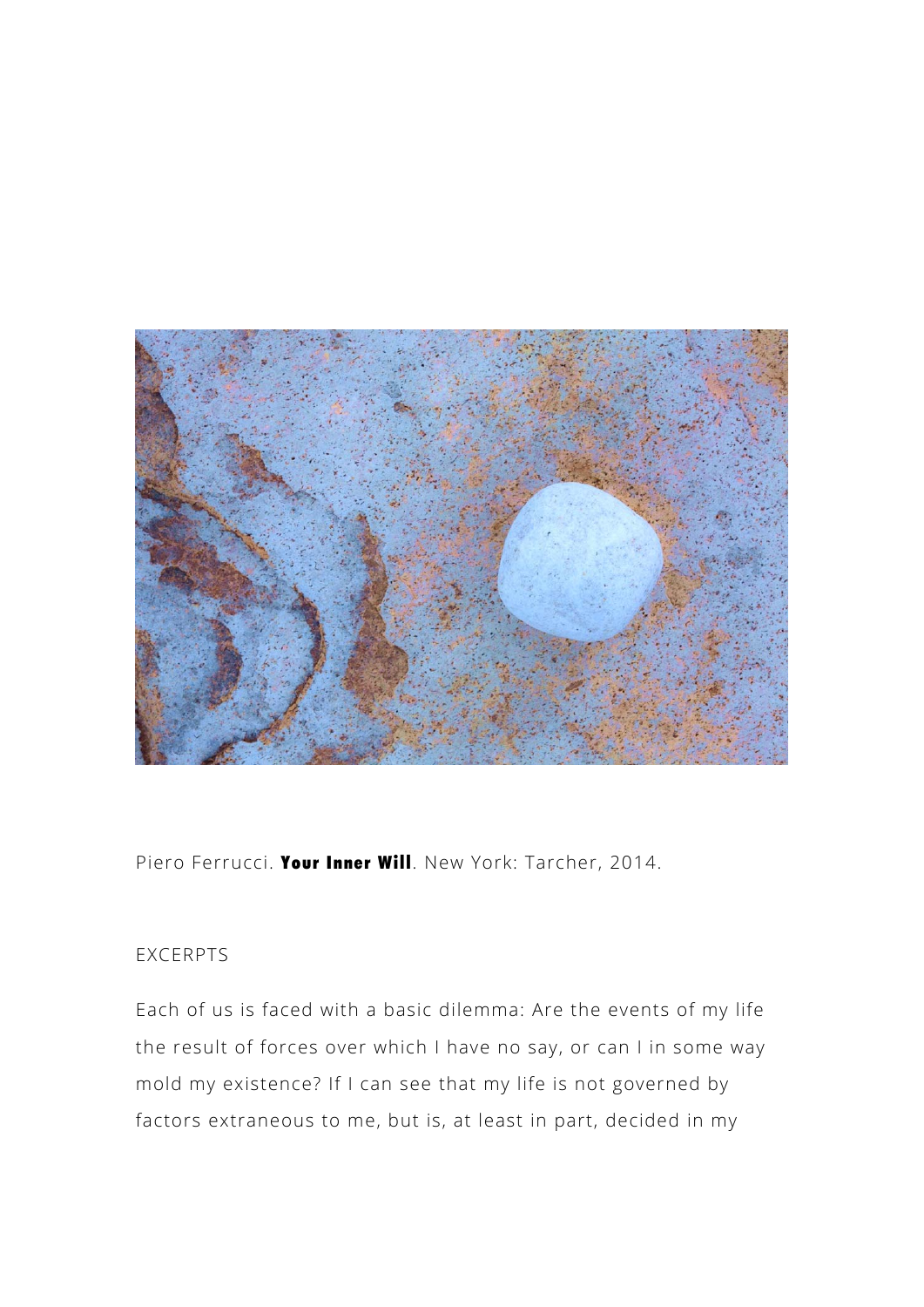inner world, I will find a surprising new strength. And I will realize that this strength originates in a faculty that is too often forgotten—a central function, often confused with thinking or impulse or emotion, but having its own distinct existence. This function is the will.

Let us see how this is so. The will chooses between right and wrong—thus is born responsibility. The will allows us to risk and to renew ourselves; to hold a thought through time, and real- ize a project. The will enables us to face difficulties and hardships without giving up straightaway. It gives us discipline. It makes our relationships with others truer and stronger. And it leads us toward freedom.

But if we delve into this subject long enough, we meet a paradox: The will is invisible, and for this reason we have been arguing for centuries. Is it real or not? It is at the source of our efficacy and our every decision. It constitutes our identity. Yet we do not know if it exists! And, depending on our conclusions, we read the world around us in completely different ways.

If we believe the will is an illusory idea, then everything obeys a script already written: how we behave in each situation, how we live our life. The delinquent who has just snatched a bag has a faulty brain; the student with poor results has no future; how and when we get sick has nothing to do with us; the thoughts that run through our head are just electrochemical processes for which we are not responsible. In short, we are made this way, and that is the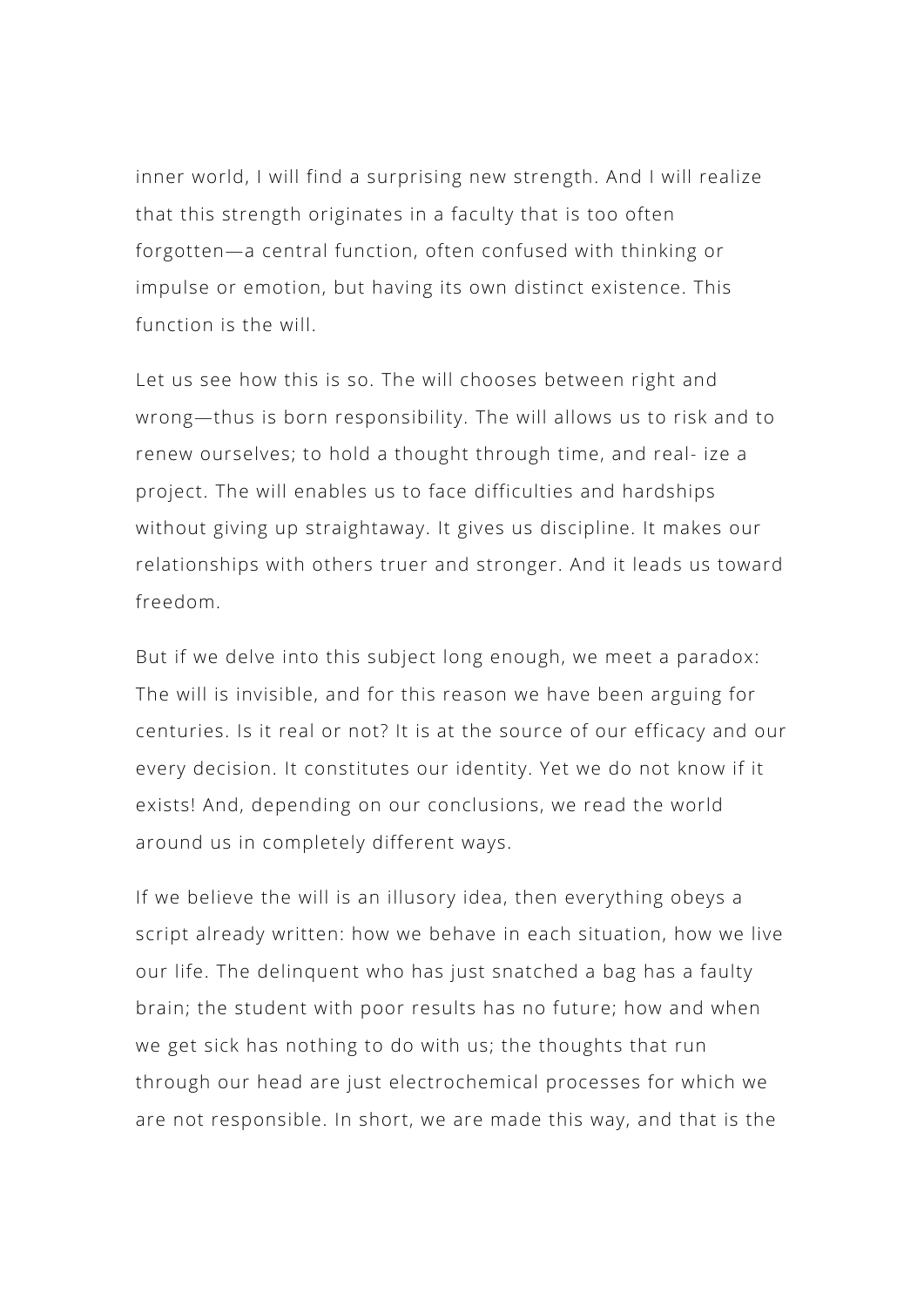end of the story.

If we believe instead in free will, we have, to be sure, many limitations, but ultimately our life is in our own hands; the thief can decide not to steal; the student can learn to use the skills he has; our health will be, to a fair extent, the result of our choices; the thoughts in our head we can manage ourselves; our harmful dependencies and habits are perhaps not as inevitable as they seem. And if we are "made that way," we can decide to change.

Not to acknowledge the will impoverishes and weakens us. To discover and cultivate it can offer huge advantages and produce great personal and social changes—with one caveat: The will is not a given. We do not start out strong and free. Countless factors condition us: our genetic makeup, our life circumstances, our history, other forces unknown to us, our own brain. The will is a conquest.

## $\bullet^{\bullet}_{\bullet} \bullet$

The will is for everybody. At certain times life may seem unfriendly to us. We may feel it has awarded others, and not us, with the most desirable gifts: health and wealth, talent and privi- lege; maybe contacts in high places. Mostly there is nothing we can do: what is, is, and what is not, is not. Yet one element surely depends on us, and it is the will. Even if we do not have it, we can generate it. We can learn to use it to our own and other people's advantage, turn it into an effective and creative tool. What others seem to have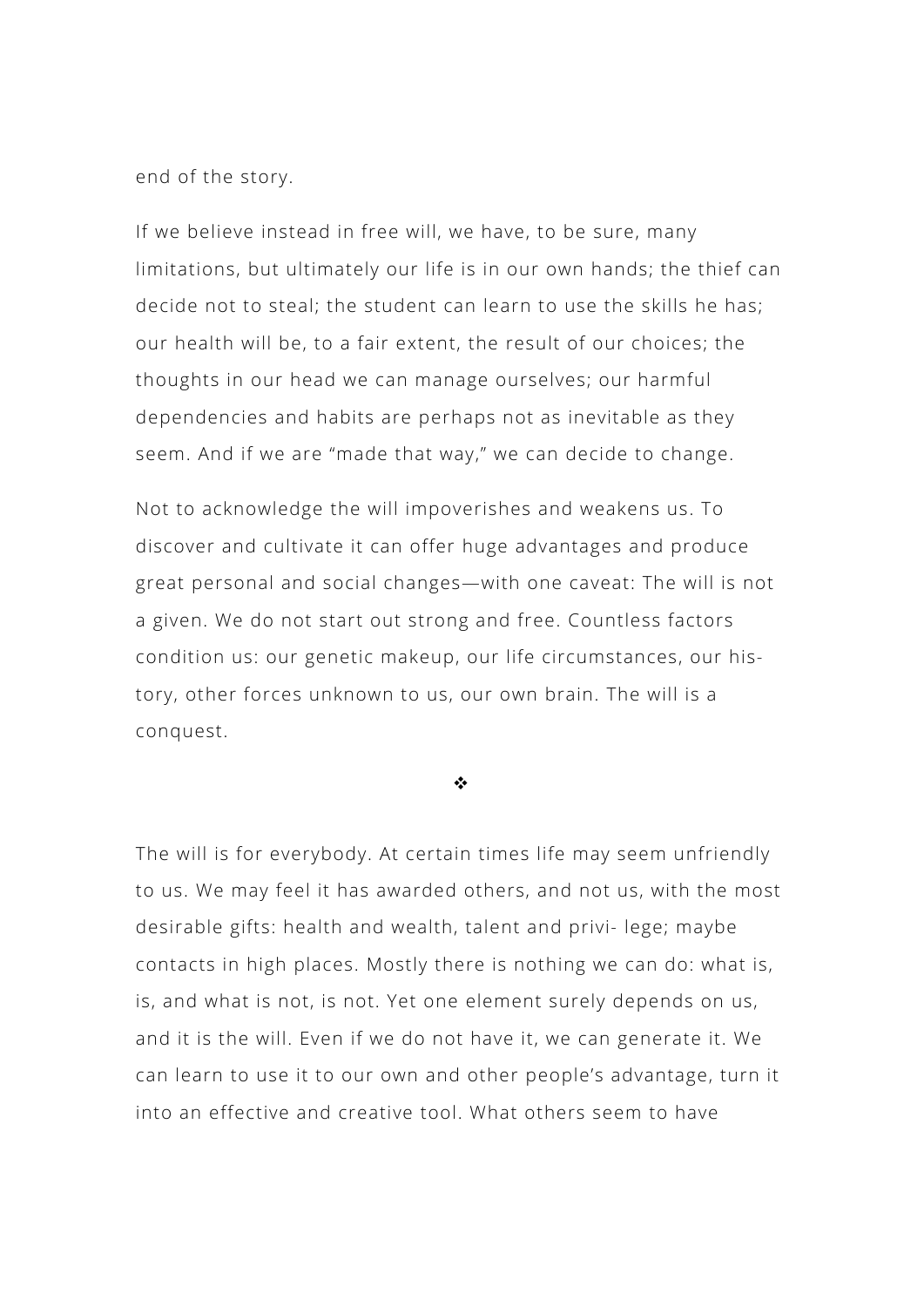received for nothing, we can gain for ourselves bit by bit—then we shall feel it truly ours: not a lucky gift, but our very own victory. Nothing can be more democratic. With the will, we give shape to our lives.

It makes sense to speak of the dangers as well. The idea of the will is often associated with clumsy effort, pedantic discipline, or bullying. Even with feelings of omnipotence. But those are cari catures. True, this is a risky business: like all effective tools, inner strength might be applied in vile ways or for foul purposes. Anything worthwhile carries dangers. Recovering one's strength, however, is worth a try. In fact, it may be an impelling necessity for many. We need not remain passive, fearful, and confused. We need not be fragile. Inner strength simply means developing the resources needed for facing the hurdles and traps we are confronted with every day. From my forty years' experience as a psychotherapist, from a great amount of research-based knowledge in the fields of psychology and neuroscience, as well as from the inspiration offered by the myths and stories of diverse civilizations, I feel ready to say that this urgent task is workable for everyone.

## $\frac{1}{2}$

We all have physical autonomy, except newborn babies, some of the elderly, and the disabled. But not all of us have emotional autonomy. Many peo- ple depend on other people's approval. They need others to lead them, help them, and hold their hand. They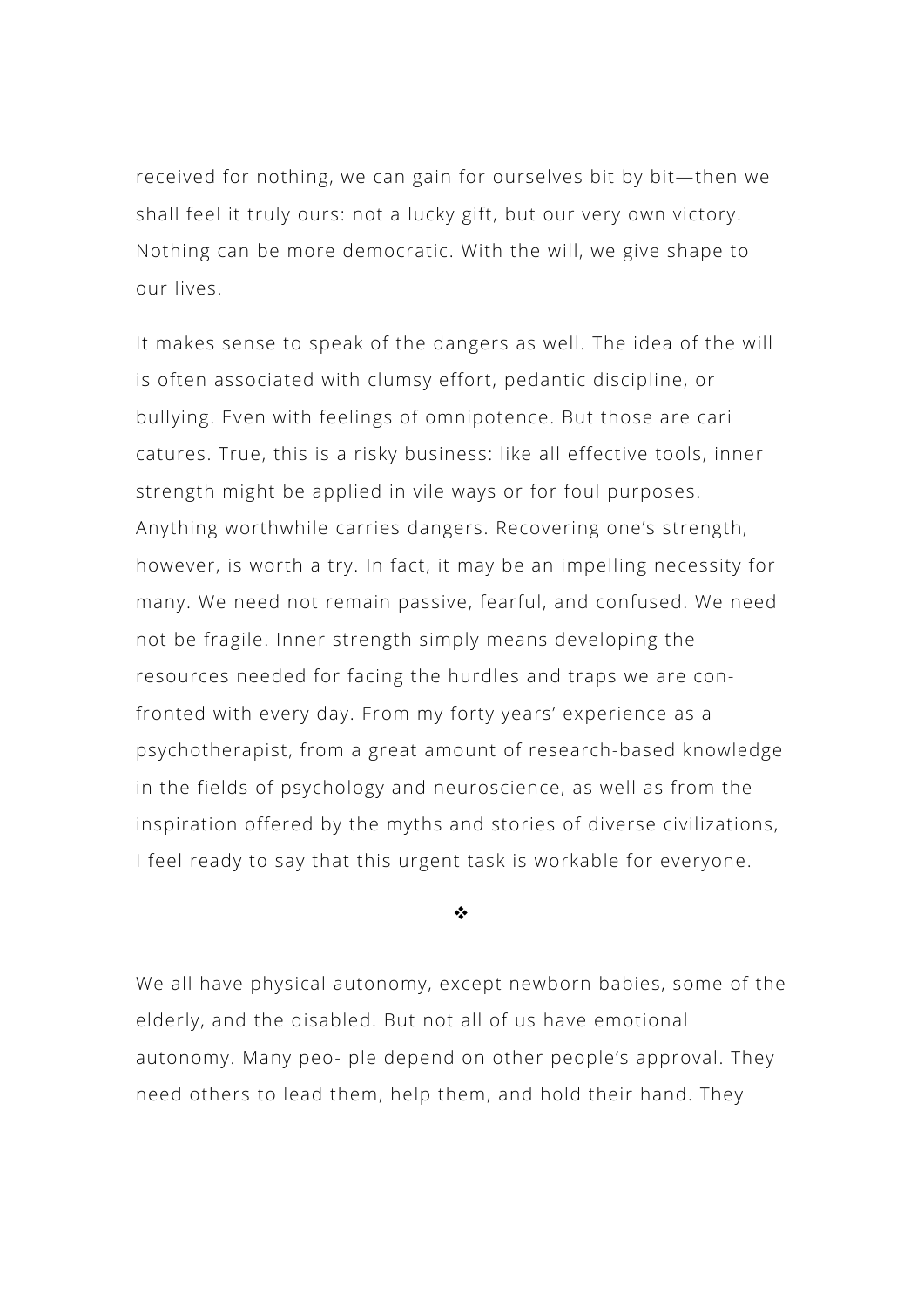cannot be alone. Or perhaps they are dependent on a substance, gambling, the Inter- net, or alcohol; or they are compulsive shoppers. Just think of those who feel uneasy if their smartphone is turned off, or cannot leave the house without taking a drug, or need a drink to func- tion in society, or must check their e-mails several times a day: people like us, maybe even ourselves, because we all have our weak points. Dependence is part of the human predicament.

Sometimes we say that a car has good autonomy. It means the gas tank is big and guarantees that the car can travel many miles. So it is with each of us. Our tank holds experiences, knowledge, resources, talents—and self-esteem. How big is it? Autonomy may be very limited—our mileage is low. It may seem to us that we cannot achieve much by ourselves; we think someone else ought to fill us up—imbue us with confidence, point the way, protect us, lead and advise us, even tell us how to think and which color tie to wear or what food to eat—as though we ourselves did not know.

Those who are instead more autonomous feel more at ease. They are able to think for themselves. They find within a raison d'être, so they are in touch with their own values and motiva- tions. They do not need to consult an expert to know what they like or do not like. They do not pick up ideas as they come, but forge them with their thought. Often they appreciate solitude, because the time when they are alone is when they get their best insights.

All this is particularly true these days, in our extroverted society,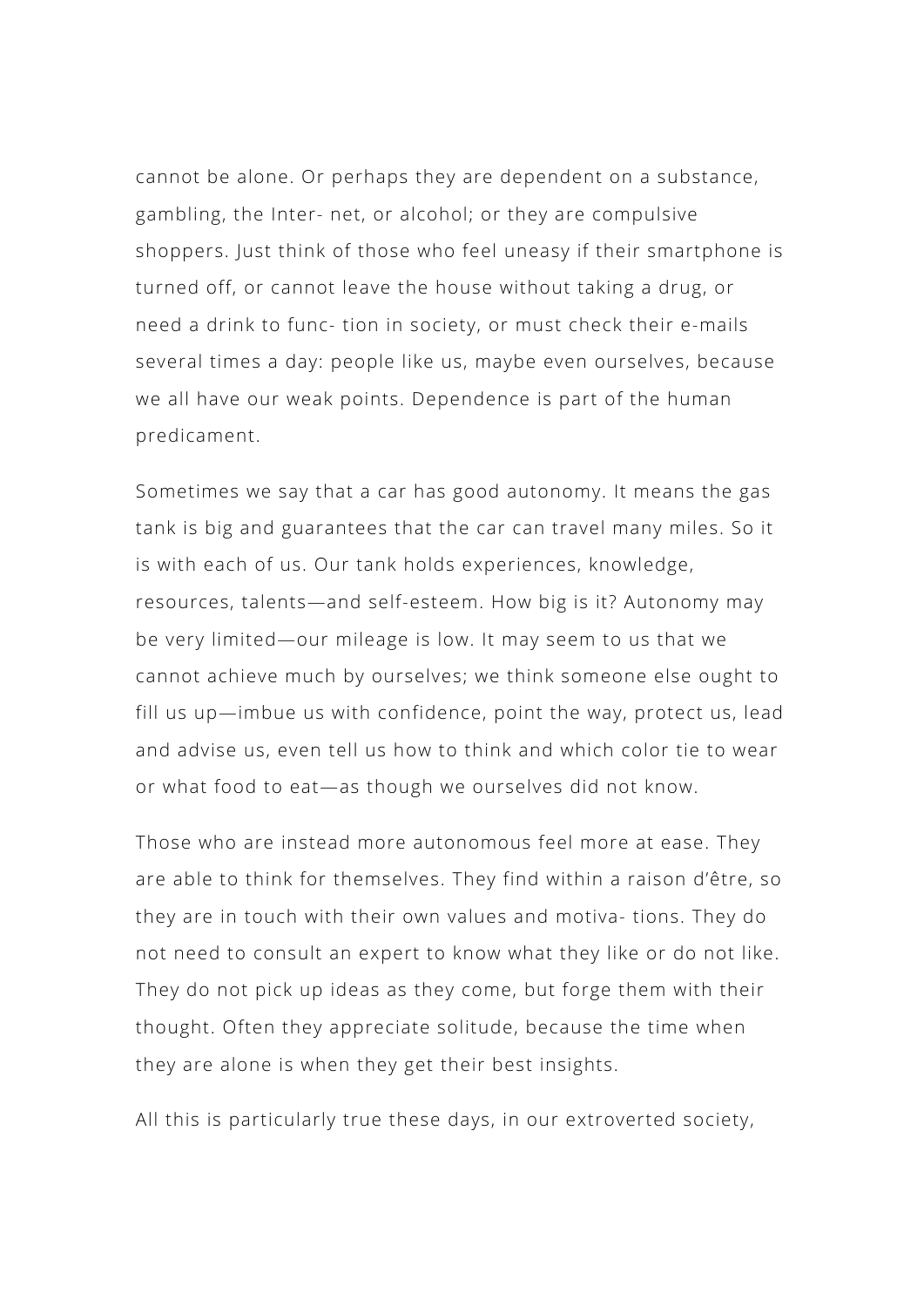which is vastly built on dependence. True, many people are recharged by others and get their best insights in collaboration and in the company of others. However, more than ever we neglect our need for silence and solitude—the best conditions for allowing original ideas to flower and for building inner strength. Go to a shopping mall and you will see crowds of peo- ple wandering in a sub-hypnotic state, looking for this or that stimulus: gadgets, clothing, food, music, films, anything at all to take them out of themselves. A harmless pastime, if it is counter-balanced by travel in inner space. We could almost say that the shopping mall is the materialized unconscious, a surreal world in which we roam around, ever distracted from ourselves, so near and yet so far from that sphere, which is really ever so close: our inner universe.

## $\frac{1}{2}$

Depth is a quality that is hard to define or quantify. In it there is a healthy dose of persistence and passion and the capacity for not giving up when the going gets rough. It involves every aspect of our existence: work, relationships, intellectual and spiritual life. To have a unifying center in our life has a beneficial effect, because it organizes all the components of our psyche, which would otherwise be dissipated chaotically. As when a magnet, placed over iron filings, creates orderly patterns, so does a unifying center give cohesion and strength to our personality. In a disorderly and distracted psyche, pathology can much more easily put down roots.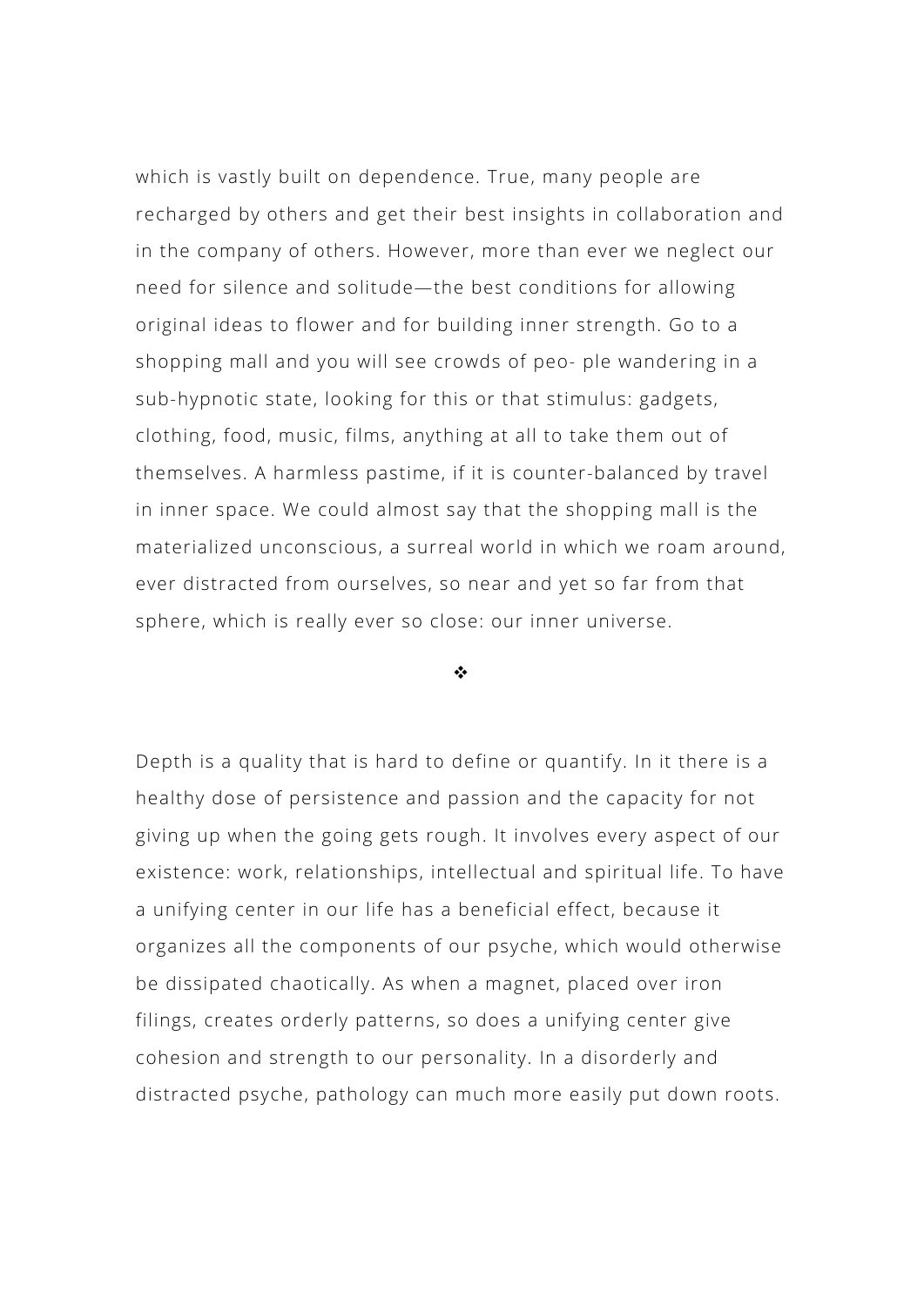Often the most effective remedy for depression, anxiety, obsessions, and phobias, is not reached through elaborate techniques, but in pursuing a strong interest that can act as unifying theme. Depth heals us and regenerates us. Superficiality, scatteredness, and emptiness, instead, open the doors to pathology. In working with my psychotherapy clients, I have ascertained time and again that to immerse ourselves in a new project—doing volunteer work, learning to play a musical instrument, starting a commercial activity, a new relationship, even simply reading a book—can have far more beneficial effects than some specific medicine or technique.

The secret is just that: instead of skimming the surface, we dig deep. When we find stones, we do not stop there. Continuing to dig, we will discover the vein of gold.

❖

Resilience is often seen as an example of adaptation: like the metal that returns to its former shape after being struck, the injured human being adapts to new circumstances and returns after the trauma to his or her former self. Here we can feel hovering a framework that has powerfully and consistently steered our thought, particularly during last century: the concept of homeostasis, the idea that our whole being is bent on the conservation of the preexisting state— with the corollary that our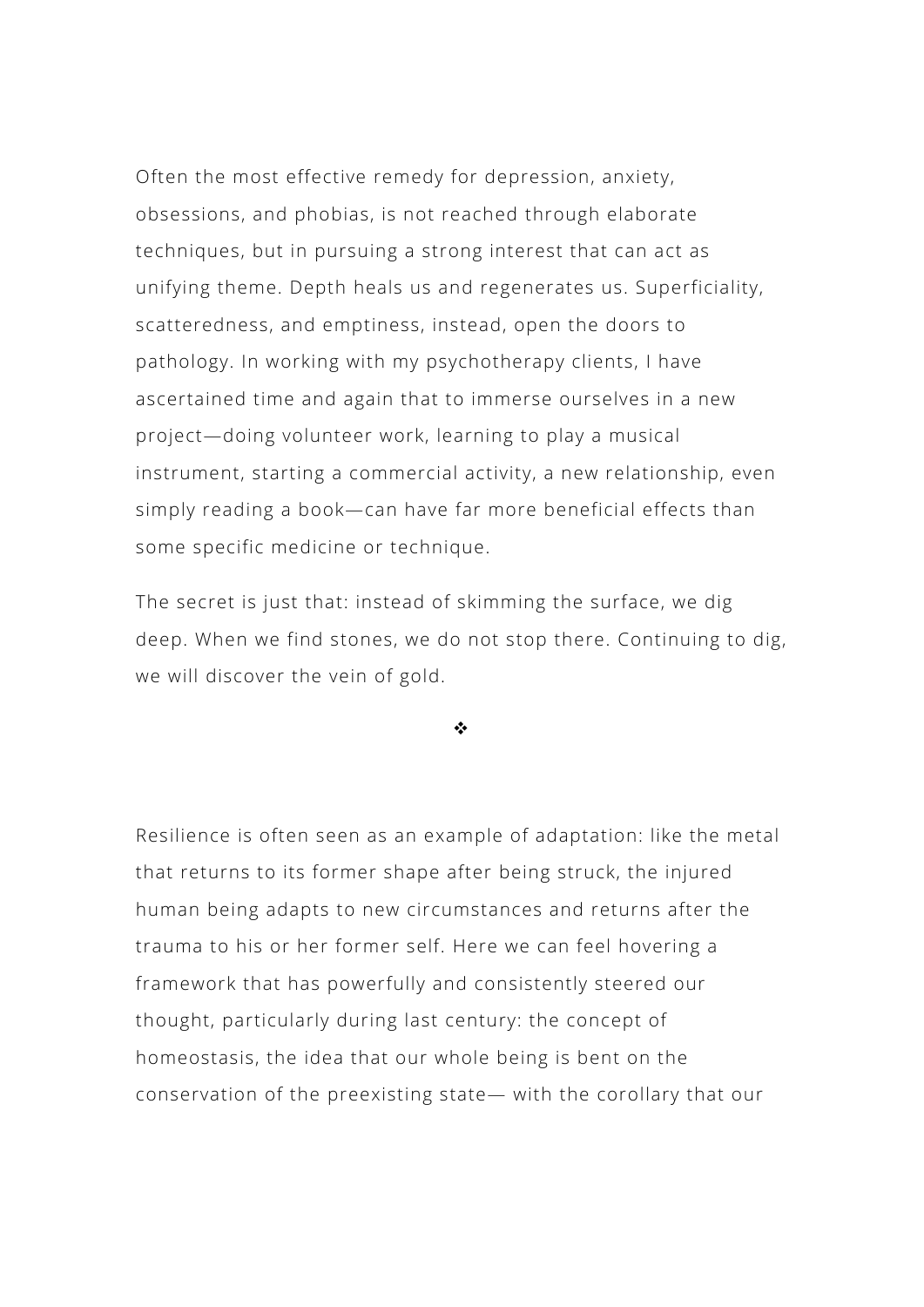greatest aspiration is to regain and preserve equilibrium. This is evident at the physical level, where the various systems tend to oscillate in a range of minimum variations, in order to maintain the balance that supports life. The fasting blood glucose, for instance, should oscillate between 70 and 130 mg/liter. The homeostatic model has been applied to all our elementary needs. I am hungry, I eat. I am cold, I cover myself. I am sleepy, I sleep. And so forth. Obviously this is true at the physical level. But it is questionable whether the same crite- rion can be applied to all human predicaments—including our most passionate dreams, our bravest endeavors, our most thrilling encounters and projects. This could be the tyranny of reductionism. In this perspective our supreme happiness would be a regular and predictable existence. But is that really so? In truth, our life is an adventure: We want what we do not have, we endeavor to understand what we do not know, we seek sensations we have never felt before. We want to love more, and be creative. It is the new that interests us.

The homeostatic view of human existence is misleading, because it cancels any narrative. In fact, it regards each human act as an attempt to return to a condition of perennial, nondescript tranquillity. Our life would then be a series of deficits, followed by the attempts to eliminate those deficits. And that would be all.

Actually, we are what we are as a result of our ups and downs, our defeats, our various hurdles, even our illnesses. A series of events have molded us, have helped us understand and grow— they are